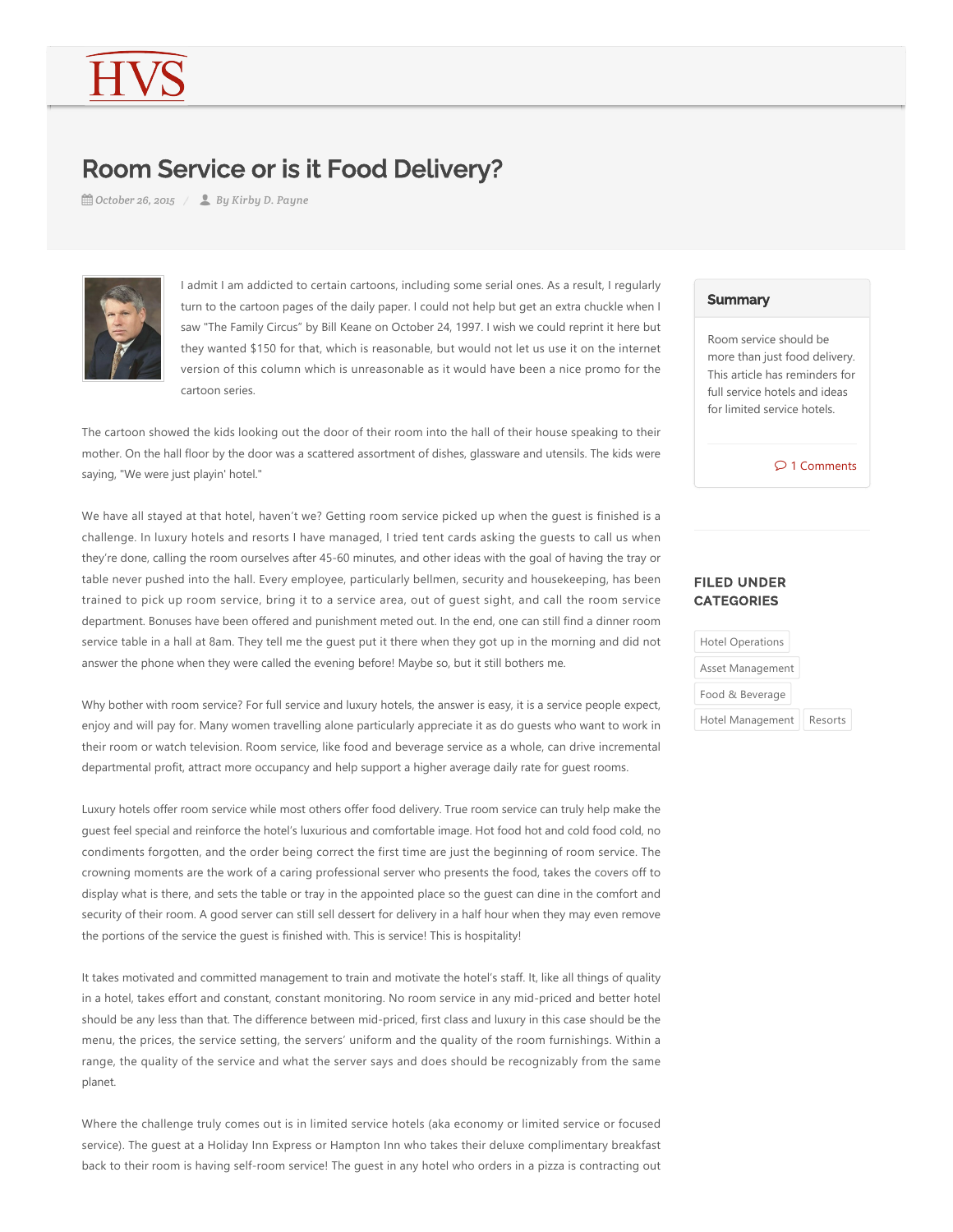room service for one reason for another. Choice Hotels International and other chains have worked with Pizza Hut in the past to provide "Vrroom Service". Tent cards were placed in the guest rooms promoting the service. Local Pizza Hut restaurants paid a commission to Choice for the opportunity to be promoted in those guest rooms based on the volume of sales to the Choice affiliated hotels.

Many limited feature hotels have the menus for area restaurants available at the front desk or promote area restaurants in their guest directories. If the hotel has meeting space, these hotels have caterers lined up to serve functions.

One challenge hotels do not seem to be interested in is how to make money on these deliveries. Sure, the front desk staff gets a free pizza occasionally, but that does nothing for the room attendant who has to clean up the occasional mess or the owner who has to pay extra to get a bed spread cleaned or a carpet replaced prematurely! Owners and managers must take the position that the restaurant is being provided with marketing, additional seating capacity and bussing/cleaning services at no cost. While taking this position the hotelier must be mindful that the restaurant has higher food service (delivery) expense. While this food service benefits the limited feature hotel by helping it compete with full service hotels, it is also benefiting the profits of the restaurant. If it were not, why would they do it?

Somewhere in this mix of needs and wants there is potential for additional income for the limited service hotel. Why shouldn't this hotel make money from "room service" just as its full service siblings do? The limited service hotel's power to negotiate lies in the fact that its premises are private. The food delivery people do not have a constitutional right to bring food there without permission. In granting that permission, why can't the hotelier set standards and charge an access fee? Excessive demands cannot be made but there is a deal to be made, particularly if the hotel promotes the authorized vendors more heavily and denies access to unauthorized vendors.

Back when there were phone books in hotel rooms I used to have all the pizza pages torn out and replaced with a flyer for the pizza delivery restaurants we had deals with. That helped minimize the number of unauthorized pizza delivery people we turned away and minimized guest complaints. (It also resulted in my being teased by some of my hotelier friends who were aware of my stunt.)

Imagine how much money could be realized in a busy 120-room hotel if just \$1.00 were collected for each delivery along with an employee party once a year from each of the four largest vendors. While you are making the deal, set service standards that will help your guests feel special and your hotel look special. Make sure that the restaurant's delivery staff are dressed appropriately and are polite to guests on the elevator and as they pass through the halls. Make sure the delivery vehicle parked in your porte cochere is well maintained on the outside as your other guests will walk by the vehicle. The driver and the vehicle become part of your ambience so do not let them detract from your other efforts.

Just as at full service hotel, someone needs to monitor the hallway vigilantly for discarded delivery items. Guests do not want to sleep with leftover food and its containers remaining in their guest rooms. Do not let this service bring down the appearance of the hotel for other guests.

### **And, don't forget to inspect what you expect!**